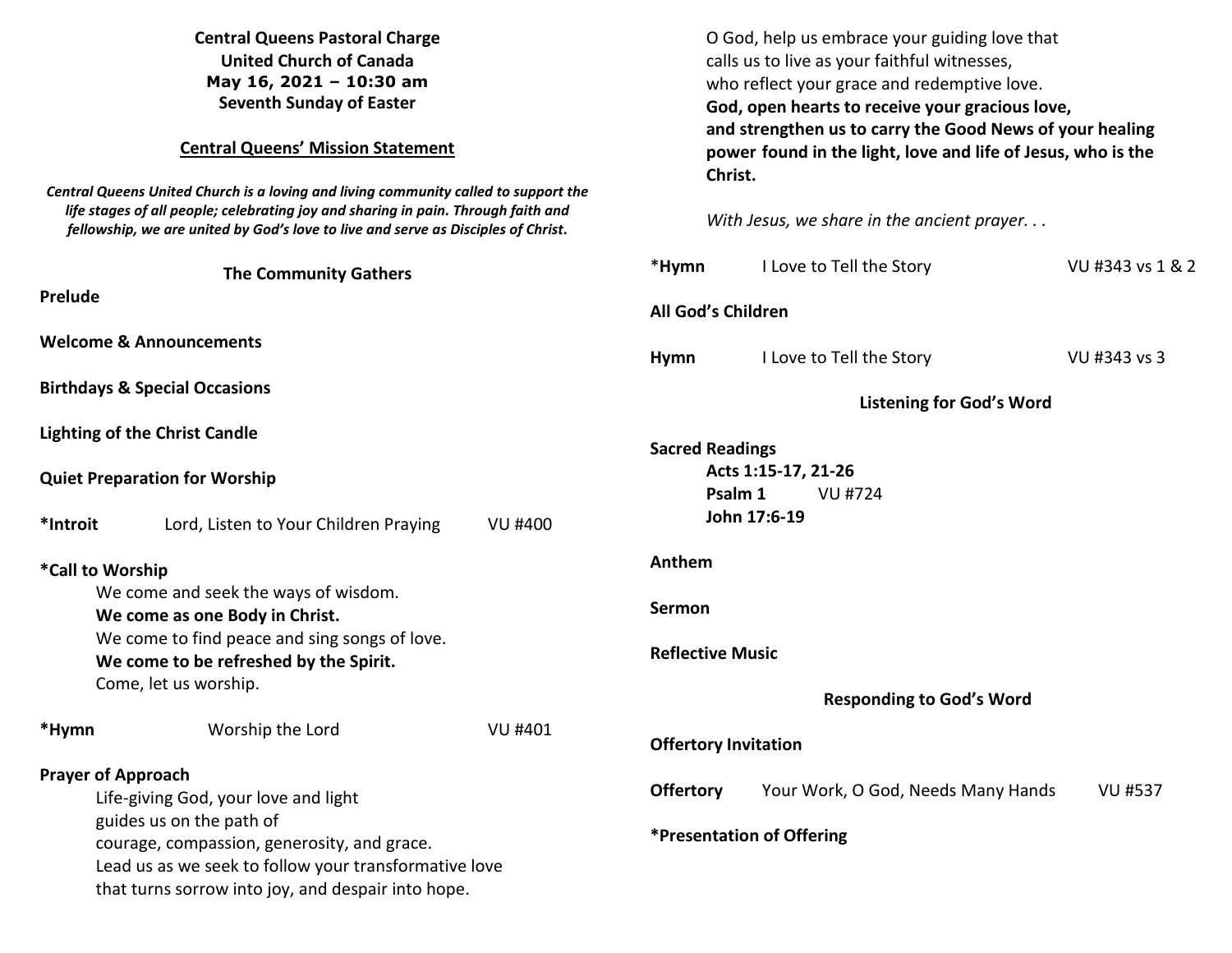| *Offertory Prayer<br>Dear God,                       | we offer our generous gifts as a sign of our gratitude<br>for creating us to care for one another.                                                |                | Warm Welcome to All $-$ We are glad you are here as a visitor, a seeker,<br>someone looking for a new church home, or as a regular worshiper. All<br>are welcome.<br>Today's Bulletins are placed in loving memory of Reta Ling. Lovingly<br>remembered by Melvin, Debbie and family. |  |  |
|------------------------------------------------------|---------------------------------------------------------------------------------------------------------------------------------------------------|----------------|---------------------------------------------------------------------------------------------------------------------------------------------------------------------------------------------------------------------------------------------------------------------------------------|--|--|
|                                                      | We pray your blessings upon these gifts, that they may<br>serve as our love for you and the world.<br>In the name of Jesus Christ, we pray. Amen. |                |                                                                                                                                                                                                                                                                                       |  |  |
|                                                      |                                                                                                                                                   |                | Life and Work of Our Church                                                                                                                                                                                                                                                           |  |  |
|                                                      | <b>Prayers of Thanksgiving and Intercession</b>                                                                                                   |                |                                                                                                                                                                                                                                                                                       |  |  |
| I Have Called You by Your Name<br>MV #161<br>*Hymn   |                                                                                                                                                   |                | Greg's Office Hours: Tuesday, Wednesday and Thursday from 9 am - 12<br>pm. If anyone is in the hospital or would like a visit from Greg, please call<br>him at 902-964-2291. If you wish to meet with Greg outside the                                                                |  |  |
| *Blessing                                            |                                                                                                                                                   |                | scheduled hours, please call 902-964-2291 or email minister@cquc.ca<br>for an appointment.                                                                                                                                                                                            |  |  |
| *Choral Amen                                         |                                                                                                                                                   |                |                                                                                                                                                                                                                                                                                       |  |  |
| <i><b>*Choral Benediction</b></i><br>Go Now in Peace |                                                                                                                                                   | <b>VU #964</b> | In-Church Services: Registration is required. To registration, please call<br>902-964-2221 or email office@cquc.ca. Masks are required. If you are<br>registering after 12 pm Thursday, please text or call Velda at 902-940-                                                         |  |  |
| <b>Postlude</b>                                      |                                                                                                                                                   |                | 7674.                                                                                                                                                                                                                                                                                 |  |  |
| * Please stand as you are able                       |                                                                                                                                                   |                |                                                                                                                                                                                                                                                                                       |  |  |
| <b>Ministers</b>                                     | All of us                                                                                                                                         |                | E-Transfers - Central Queens United Church is now set up to accept E-                                                                                                                                                                                                                 |  |  |
| <b>Clergy</b>                                        | <b>Rev Greg Davis</b>                                                                                                                             |                | Transfers. If you wish to give your offerings through E-Transfer, please<br>send via email to veldabertram@gmail.com.                                                                                                                                                                 |  |  |
| <b>Office Hours</b>                                  | Tuesday, Wednesday & Thursday                                                                                                                     |                |                                                                                                                                                                                                                                                                                       |  |  |
|                                                      | $9 am - 12 pm$                                                                                                                                    |                | Food Bank-Please remember to continue your support for the Food                                                                                                                                                                                                                       |  |  |
| Office Phone                                         | 902-964-2291                                                                                                                                      |                | Bank with non-perishable food items. You can drop them off any                                                                                                                                                                                                                        |  |  |
| Email                                                | minister@cquc.ca                                                                                                                                  |                | Sunday or during the week in the wooden box at the church entrance.                                                                                                                                                                                                                   |  |  |
| <b>Ministry of Music</b>                             | <b>Kirk Neville</b>                                                                                                                               |                | FundScrip-Janet will be placing an order today. Next order date will be                                                                                                                                                                                                               |  |  |
| Website                                              | https://cquc.ca/index.htm                                                                                                                         |                | May 30 <sup>th</sup> . You can reach Janet by email ( <i>jhowes1969@gmail.com</i> ) or by                                                                                                                                                                                             |  |  |
| Phone                                                | 902-786-9222                                                                                                                                      |                | phone (902-393-1527). Ordering will be every 2 weeks. E-transfers                                                                                                                                                                                                                     |  |  |
| Email                                                | nevillevurry1@hotmail.com                                                                                                                         |                | accepted.                                                                                                                                                                                                                                                                             |  |  |
| <b>Church Office</b>                                 |                                                                                                                                                   |                | <b>FündScrip</b>                                                                                                                                                                                                                                                                      |  |  |
| <b>Office Hours</b><br>Wednesday & Thursday          |                                                                                                                                                   |                |                                                                                                                                                                                                                                                                                       |  |  |
|                                                      | $9 am - 12 pm$                                                                                                                                    |                | Central Queens Emmaus Walkers - Come join us as we walk and chat                                                                                                                                                                                                                      |  |  |
| Phone                                                | 902-964-2221                                                                                                                                      |                | every Thursday at 12 pm. Please check Facebook each week to see                                                                                                                                                                                                                       |  |  |
| Email                                                | office@cquc.ca                                                                                                                                    |                | where we will be meeting. All are welcome.                                                                                                                                                                                                                                            |  |  |